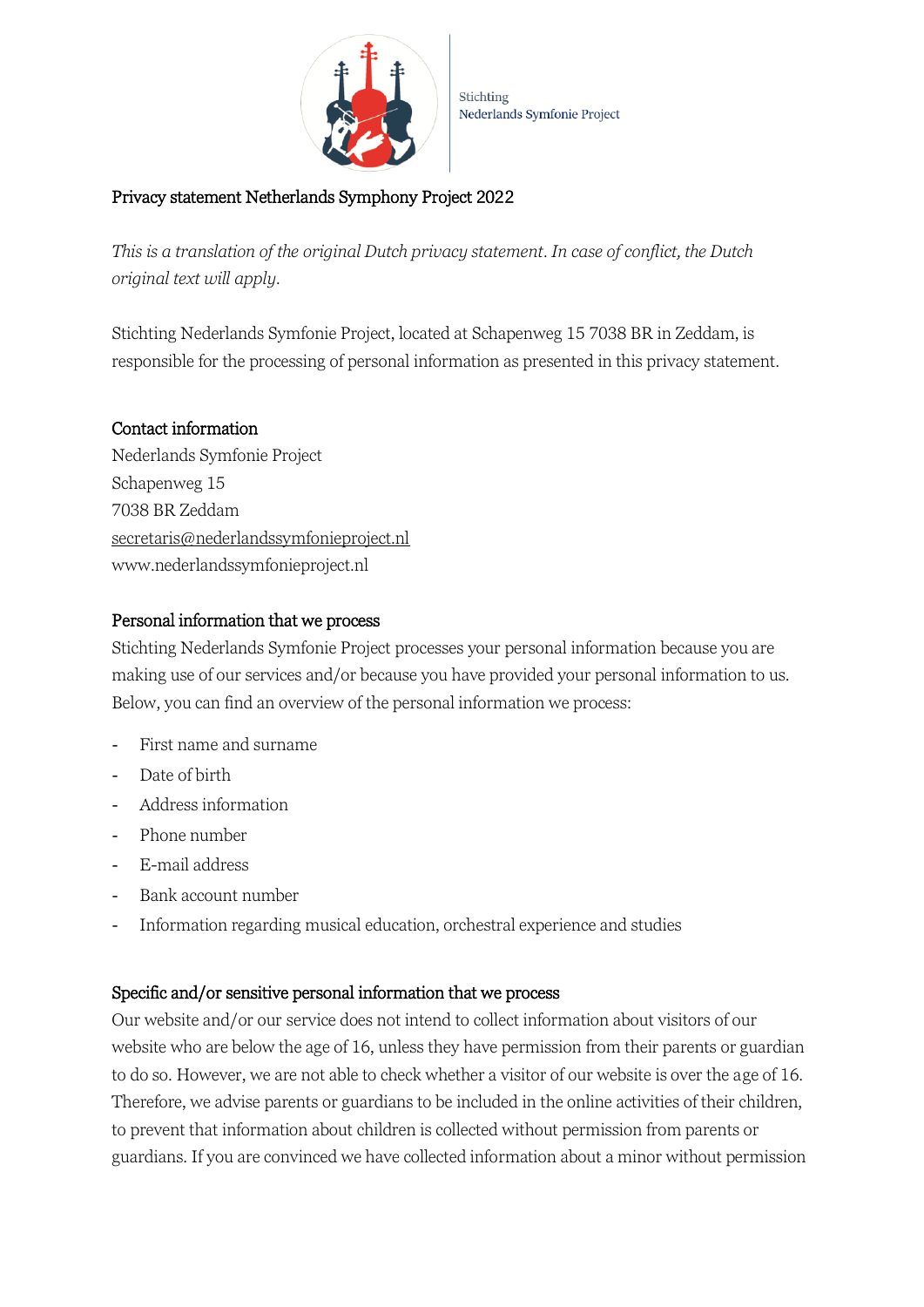

from parents or guardians, please contact us via [secretaris@nederlandssymfonieproject.nl,](mailto:secretaris@nederlandssymfonieproject.nl) and we will delete this information.

# The goals of processing information and the grounds for doing so

Stichting Nederlands Symfonie Project processes your personal information for the goals listed below:

- Expediting your payment
- Sending of our newsletter
- The possibility to call or e-mail you if deemed necessary to provide our services
- The possibility to inform you on changes in our services that are relevant to you

# Period of time we store personal information

Stichting Nederlands Symfonie Project stores your personal information no longer than absolutely necessary to realise the goals for which your personal information is collected. We store your personal information for a maximum period of seven years.

# Sharing of personal information with third parties

Stichting Nederlands Symfonie Project shares personal information with third parties if and only if this is deemed necessary for the implementation of our agreement with you or to meet legal obligations.

## Cookies or similar techniques that we use

Stichting Nederlands Symfonie Project only uses technical and functional cookies, as well as analytical cookies that do not invade your privacy. A cookie is a small text file that is saved on your computer, tablet or smartphone the first time you visit our website. The cookies we use are necessary for the technical functioning of our website and user convenience. They ensure that the website works properly, and, for example, they save your preferential settings. Moreover, by using cookies, we can optimise our website. It is possible to disable the use of cookies by changing the settings in your internet browser so it does not save cookies. Also, you can delete previously saved information via the settings in your browser.

# The use of Mailchimp

Stichting Nederlands Symfonie Project uses Mailchimp for creating, addressing and sending newsletters. The personal information needed in order to do this is collected by Mailchimp and available to Stichting Nederlands Symfonie Project. Mailchimp's privacy legislation applies, as can be found o[n www.mailchimp.com,](http://www.mailchimp.com/) with which Stichting Nederlands Symfonie Project is in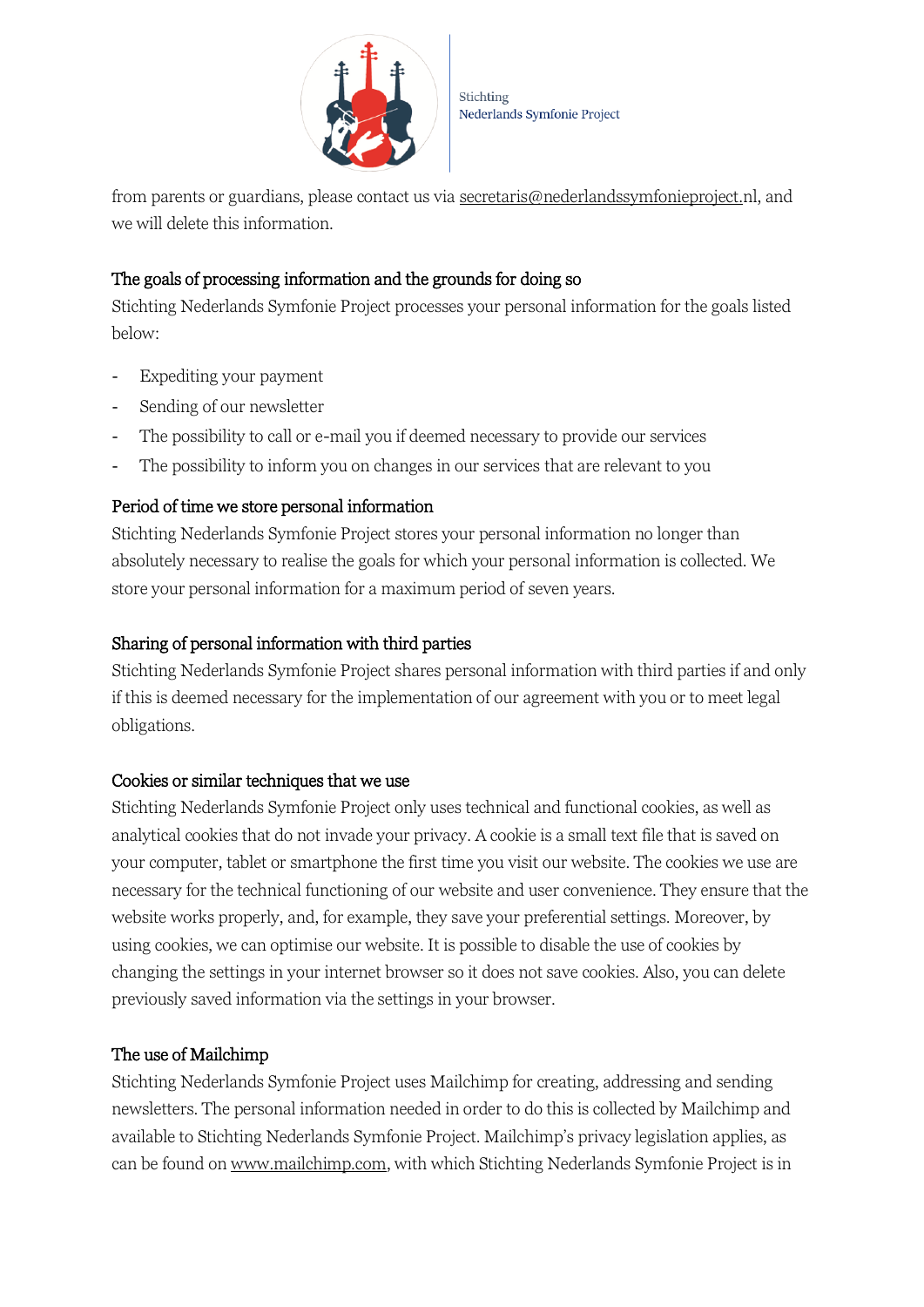

Stichting Nederlands Symfonie Project

agreement.

### Use of visual materials

The Netherlands Symphony Project may freely use pictures, video recordings and other visual materials that are made during a project for promotional purposes in all its public displays.

### Viewing, correcting or deleting personal information

You have the right to view, correct or delete your personal information. Also, you have the right to withdraw your consent for personal information processing or object the processing of your personal information by Stichting Nederlands Symfonie Project, and you have the right to information portability. This entails that you can request us to send your personal information that we have stored in a computer file to you or another organisation requested by you.

You can send a request to view, correct, delete or transfer your personal information or a request to withdraw your permission or objection to the processing of your personal information to secretaris@nederlandssymfonieproject.nl.

To ensure that the request to view your personal information has been made by you, we kindly ask to send a copy of an identification card with your request. In this copy, please hide your picture, MRZ (machine readable zone, the line of numbers at the bottom of your passport), the passport/document number and your social security number, for example by making them black. We will respond to your request as soon as possible, but in any case within two weeks.

## Questions about protection of personal information

Stichting Nederlands Symfonie Project takes the protection of your personal information very seriously, and takes fitting measures to oppose misuse, unauthorised access, undesirable disclosure and unauthorised changes. If you are under the impression that your personal information is not protected properly, or if there is an indication for misuse, please contact us by sending an e-mail to: secretaris@nederlandssymfonieproject.nl.

Finally, Stichting Nederlands Symfonie Project wants to point out that you can send a complaint to the national regulator, the Autoriteit Persoonsgegevens. You can do this via this link: <https://autoriteitpersoonsgegevens.nl/en/contact-dutch-dpa/contact-us> or via the Dutch page: https://autoriteitpersoonsgegevens.nl/nl/meldingsformulier-klachten.

If you have questions or remarks after reading this privacy statement, please contact us by